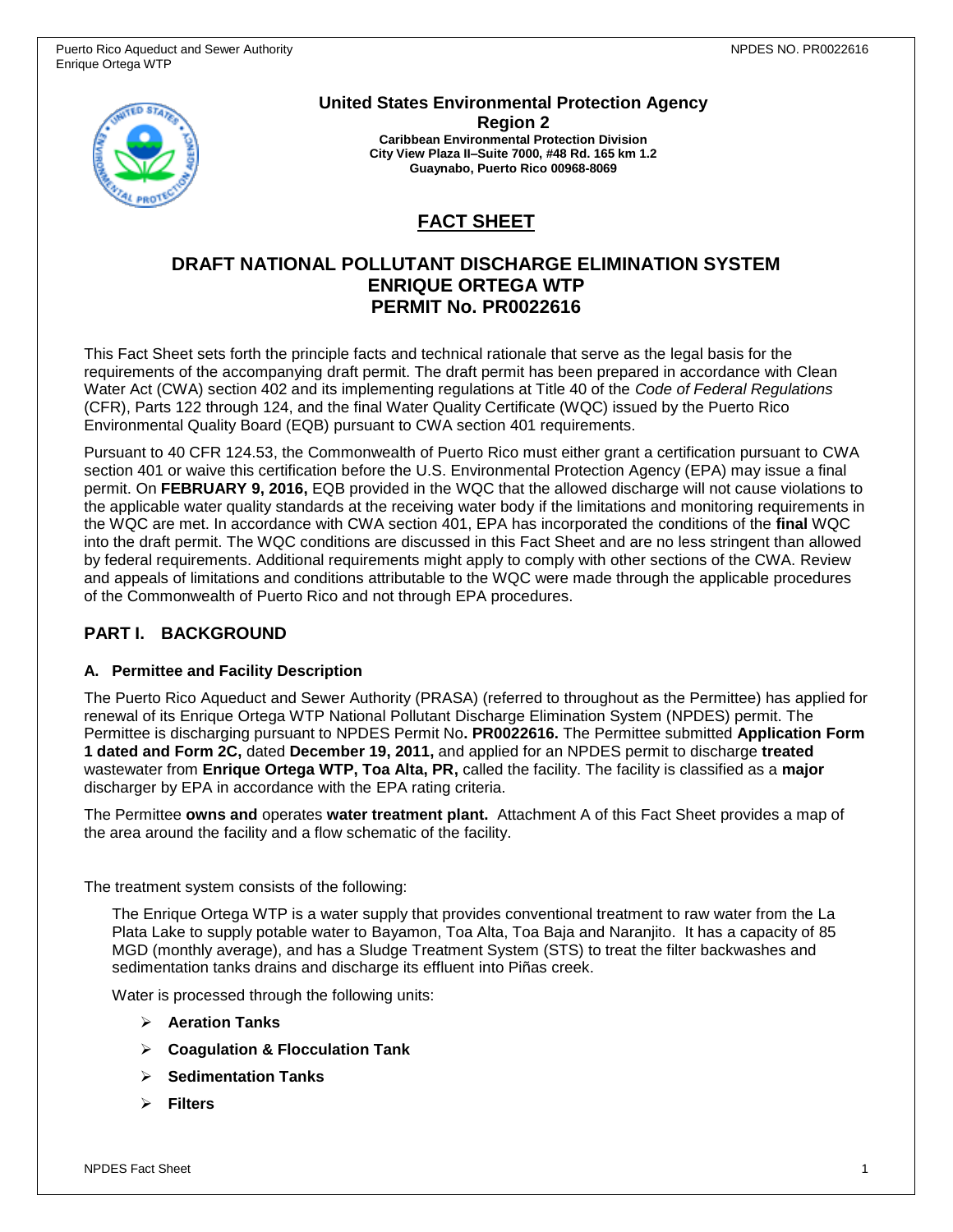- **Sludge Treatment System also known as STS (1 Equalization Tank, 2 Clarifiers, Filter Presses and Sludge Drying Beds)**
- **Chlorination System**
- **Dechlorination System**

Sludge is thickened, dewatered and disposed in a landfill.

#### **Summary of Permittee and Facility Information**

| <b>Permittee</b>                      | Puerto Rico Aqueduct and Sewer Authority (PRASA)                                                                       |  |  |  |
|---------------------------------------|------------------------------------------------------------------------------------------------------------------------|--|--|--|
| <b>Facility contact, title, phone</b> | Mrs. Irma Lopez, Executive Director<br>Compliance and Quality Control<br>(787) 620-2270                                |  |  |  |
| <b>Permittee (mailing) address</b>    | Puerto Rico Aqueduct and Sewer Authority<br>P.O. Box 7066<br>Barrio Obrero Station<br>Santurce, Puerto Rico 00916-7066 |  |  |  |
| <b>Facility (location) address</b>    | State Road 827, Km. 5.6, Pinas Ward Toa Alta, PR 00954                                                                 |  |  |  |
| <b>Type of facility</b>               | <b>Water Supply</b>                                                                                                    |  |  |  |
| <b>Pretreatment program</b>           | N/A                                                                                                                    |  |  |  |
| Facility monthly average flow         | 4.1 MGD                                                                                                                |  |  |  |
| <b>Facility design flow</b>           | 4.128 MGD                                                                                                              |  |  |  |
| <b>Facility classification</b>        | Major                                                                                                                  |  |  |  |

### **B. Discharge Points and Receiving Water Information**

Wastewater is discharged from Outfall **001** to the **Piñas Creek,** a water of the United States.

The draft permit authorizes the discharge from the following discharge point(s):

| Outfall | <b>Effluent description</b>                            | <b>Outfall latitude</b> | <b>Outfall longitude</b> | Receiving water name and<br>classification |
|---------|--------------------------------------------------------|-------------------------|--------------------------|--------------------------------------------|
| 001     | filter backwashes and<br>sedimentation tanks<br>drains | 18°, 21', 19" N         | 66°, 13', 29" W          | Piñas Creek, SD                            |

As indicated in the Puerto Rico Water Quality Standards (PRWQS) Regulations, the designated uses for Class SD receiving waters include:

- $\triangleright$  Use as a raw source of public water supply; and
- $\triangleright$  Propagation and preservation of desirable species, including threatened or endangered species.

CWA section 303(d) requires the Commonwealth of Puerto Rico to develop a list of impaired waters, establish priority rankings for waters on the list, and develop TMDLs for those waters. The receiving water **has not** been determined to have water quality impairments for one or more of the designated uses as determined by section 303(d) of the CWA.

### **C. Mixing Zone/Dilution Allowance**

**N/A**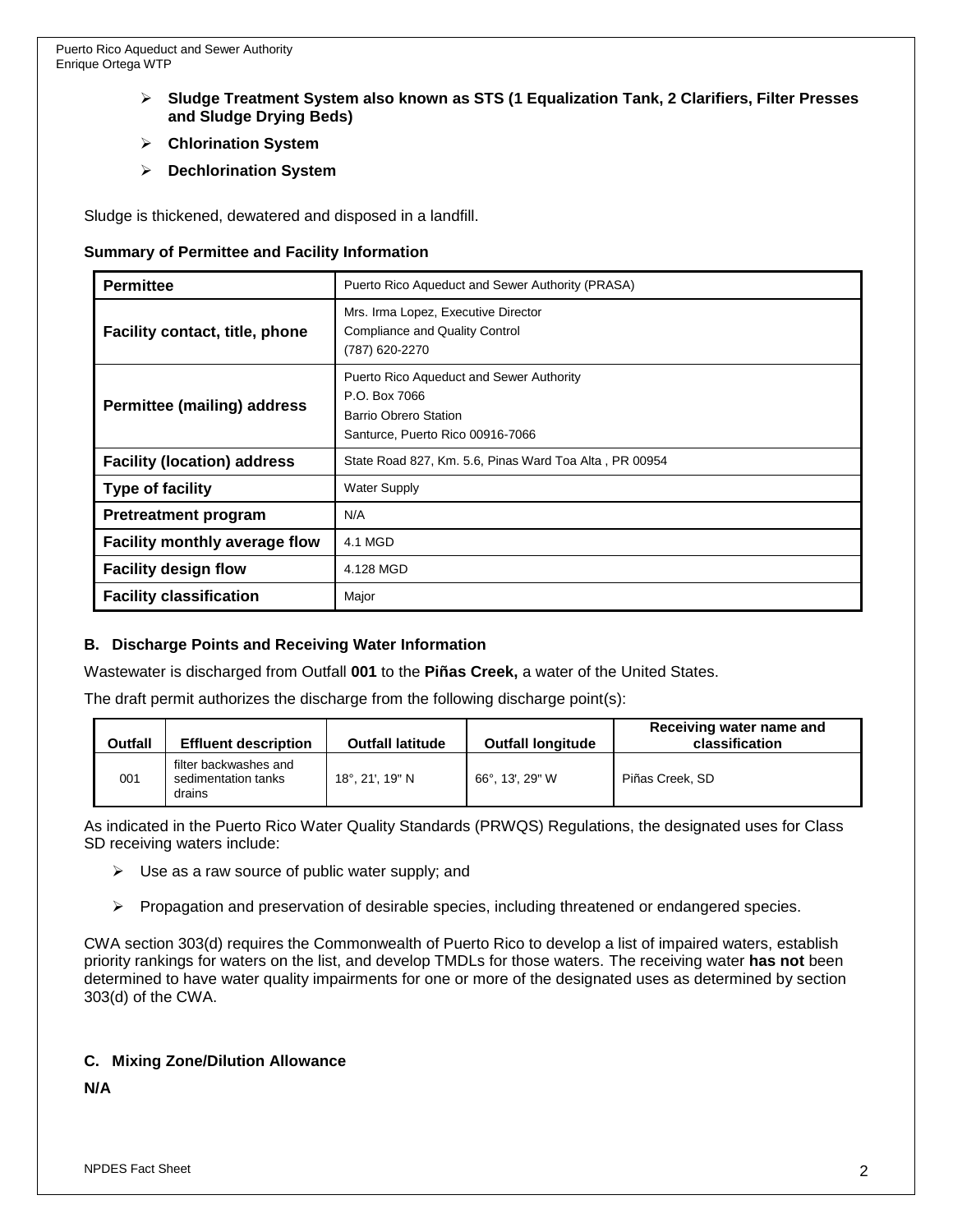### **D. Compliance Orders/Consent Decrees**

The Permittee has a Consent Decree with the Agency **Civil Action No 3:15-CV-02283(JAG))** in which the facility is included. This consent decree does not affect this permit action.

### **E. Summary of Basis for Effluent Limitations and Permit Conditions - General**

The effluent limitations and permit conditions in the permit have been developed to ensure compliance with the following, as applicable:

- $\triangleright$  Clean Water Act section 401 certification requirements;
- $\triangleright$  NPDES regulations (40 CFR Part 122); and
- $\triangleright$  PRWQS (August, 2016).

## **PART II. RATIONALE FOR EFFLUENT LIMITATIONS AND MONITORING REQUIREMENTS**

CWA section 301(b) and 40 CFR 122.44(d) require that permits include limitations more stringent than applicable technology-based requirements where necessary to achieve applicable water quality standards. In addition, 40 CFR 122.44(d)(1)(i) requires that permits include effluent limitations for all pollutants that are or may be discharged at levels that cause, have the reasonable potential to cause, or contribute to an exceedance of a water quality criterion, including a narrative criterion. The process for determining reasonable potential and calculating water quality-based effluent limits (WQBELs) is intended to protect the designated uses of the receiving water, and achieve applicable water quality criteria. Where reasonable potential has been established for a pollutant, but there is no numeric criterion for the pollutant, WQBELs must be established using (1) EPA criteria guidance under CWA section 304(a), supplemented where necessary by other relevant information; (2) an indicator parameter for the pollutant of concern; or (3) a calculated numeric water quality criterion, such as a proposed state criterion or policy interpreting the state's narrative criterion, supplemented with other relevant information, as provided in 40 CFR 122.44(d)(1)(vi).

The effluent limitations and permit conditions in the permit have been developed to ensure compliance with all federal and state regulations, including PRWQS. The basis for each limitation or condition is discussed below.

### **A. Effluent Limitations**

The permit establishes **WQBELs** for several pollutants and the basis for these limitations are discussed below**.** 

- 1. **Flow:** An effluent limitation for flow has been established in the permit. Monitoring conditions are applied pursuant to 40 CFR 122.21(j)(4)(ii) and EQB's Water Quality Certificate.
- 2. **Arsenic, Copper, Lead, Total Nitrogen**: The effluent limitation is based on the water quality standards as specified in Rule 1303.1.I.1 of PRWQS, and the WQC.
- 3. **5-Day Biochemical Oxygen Demand (BOD5):** The effluent concentration and percent removal limitations are based on technology-based secondary treatment standards for publicly owned treatment works (POTWs) specified in 40 CFR 133.102(a). The permit also requires influent monitoring and reporting in accordance with 40 CFR 122.44(i) to meet the requirement of the percent removal limitation (see section C.1.—Monitoring Requirements— of this Part).
- 4. **Solids and Other Matters**: The effluent limitation is based on the water quality standards as specified in Rule 1303.1.A of PRWQS, and the WQC.
- 5. **pH:** The effluent limitation for pH is based on the water quality standards as specified in Rule 1303.2.D.2.c of PRWQS, and the WQC.
- 6. **Temperature:** The effluent limitation for temperature is based on the water quality criterion for Class **SD** waters as specified in Rule 1303.1.D of PRWQS, and the WQC.
- 7. **Suspended, Colloidal or Settleable Solids**: The effluent limitation is based on the water quality standards as specified in Rule 1303.1.E of PRWQS, and the WQC.
- 8. **Dissolved Oxygen (DO):** The effluent limitation is based on the water quality criterion for Class **SD** waters as specified in Rule1303.2.D.2.a of PRWQS, and the WQC.
- 9. **Color and Turbidity:** The effluent limitation is based on the water quality criterion for **Class SD** waters as specified in Rule 1303.1.B of PRWQS, and the WQC.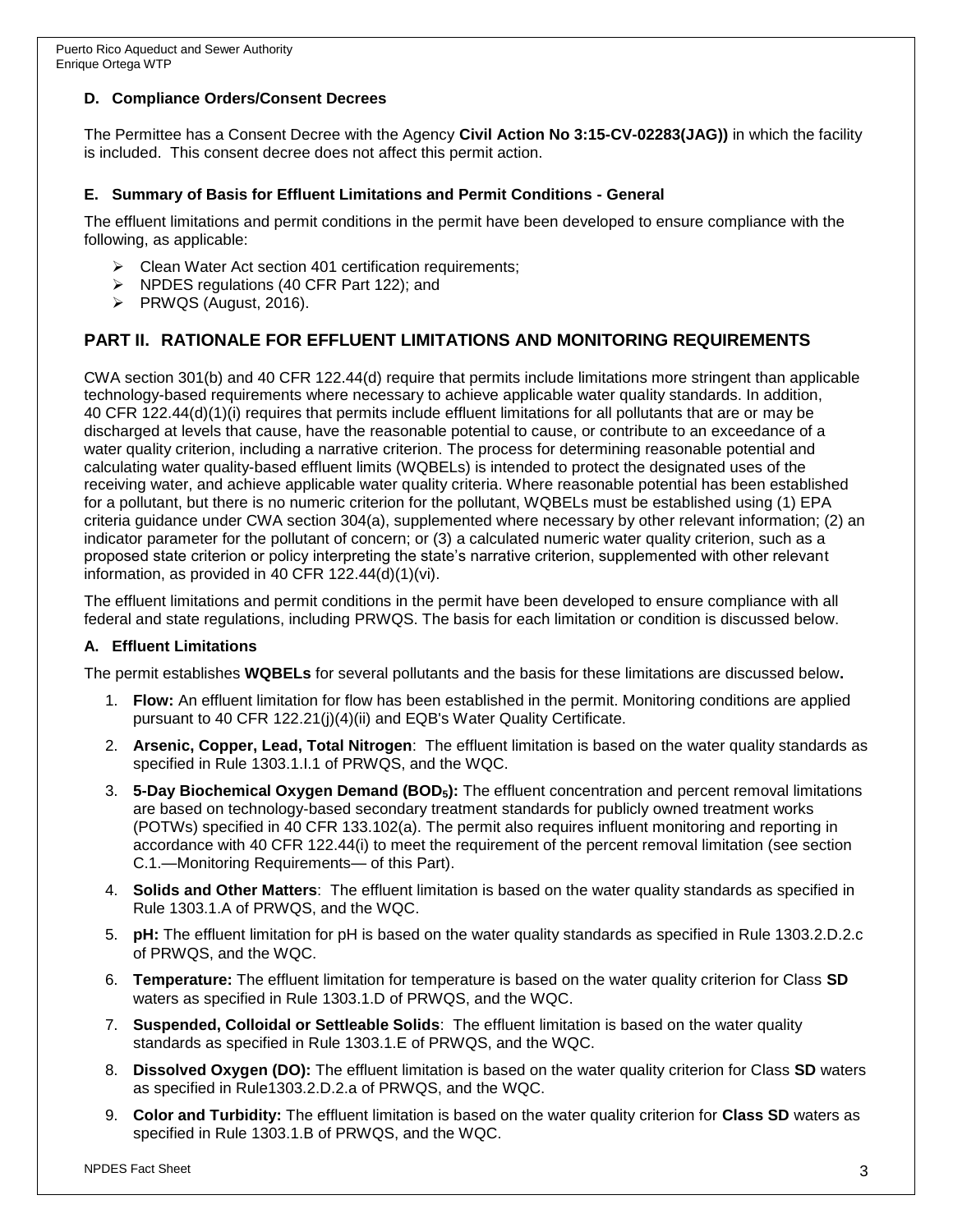- 10. **Total Residual Chlorine (TRC):** The effluent limitation is based on the water quality standards as specified in Rule 1303.2.D.2 of PRWQS, and the WQC.
- 11. **Ammonia (Total):** Ammonia has been detected in quantities above the water quality criterion of **1,000** mg/L for Class **SD** waters as specified in Rule 1303.2D.2.m of PRWDS and the WQC.
- 12. **Sulfates:** The effluent limitation is based on the water quality criterion for **Class SD** waters as specified in Rule 1303.2.D.2.j of PRWQS, and the WQC.
- 13. **Taste and Odor Producing Substances**: The effluent limitation is based on the water quality criterion for **Class SD** waters as specified in Rule 1303.2.D.2.g of PRWQS, and the WQC.

### **B. Effluent Limitations Summary Table**

#### **1. Outfall Number 001**

|                                                   | <b>Units</b> | <b>Effluent limitations</b>    |                                         |                                  |                               |              | <b>Notes</b> |
|---------------------------------------------------|--------------|--------------------------------|-----------------------------------------|----------------------------------|-------------------------------|--------------|--------------|
| <b>Parameter</b>                                  |              | Averaging<br>period            | <b>Highest</b><br>Reported<br>Value (1) | <b>Existing</b><br><b>limits</b> | <b>Final</b><br><b>limits</b> | <b>Basis</b> |              |
| Arsenic                                           | $\mu$ g/L    | Daily maximum                  | 7.0                                     | 0.18                             | 10                            | <b>WOBEL</b> | (3)          |
| BOD <sub>5</sub>                                  | mg/L         | Daily maximum                  | $\overline{7}$                          | 5.0                              | 5.0                           | <b>WQBEL</b> | (3)          |
| Color                                             | Pt-Co Units  | Daily maximum                  | 5.2                                     | 15                               | 15                            | <b>WQBEL</b> |              |
| Copper                                            | $\mu$ g/L    | Daily maximum                  | 147.0                                   | 10                               | 11                            | <b>WQBEL</b> | (3)          |
| Dissolved Oxygen                                  | mg/L         | Daily Minimum                  | 7.70                                    | >5                               | >5                            | <b>WQBEL</b> |              |
| Flow                                              | <b>MGD</b>   | Daily maximum                  | 12.631                                  | 1.20                             | 4.128                         | <b>WQBEL</b> |              |
| Lead                                              | $\mu$ g/L    | Daily maximum                  | 9.8                                     | 4.0                              | 4.0                           | <b>WQBEL</b> | (3)          |
| pH                                                | SU           | Daily minimum<br>Daily maximum | 7.40<br>8.73                            | $6.0 - 9.0$                      | $6.0 - 9.0$                   | <b>WQBEL</b> |              |
| <b>Residual Chlorine</b>                          | $\mu$ g/L    | Daily maximum                  | 640                                     | 500                              | 7.5                           | <b>WQBEL</b> |              |
| <b>Sulfates</b>                                   | mg/L         | Daily maximum                  | $\mathbf{u}$                            |                                  | Monitor                       | <b>WQBEL</b> | (2)          |
| <b>Total Ammonia</b>                              | µg/L         | Daily maximum                  | 300                                     | 1000                             | Monitor                       | <b>WQBEL</b> |              |
| Total Nitrogen (TKN, NO <sub>3</sub> ,<br>$NO2$ ) | µg/L         | Daily maximum                  | ---                                     |                                  | Monitor                       | <b>WQBEL</b> | (2)          |
| Turbidity                                         | <b>NTU</b>   | Daily maximum                  | 400                                     | 50                               | 50                            | <b>WQBEL</b> |              |

#### **Notes, Footnotes and Abbreviations**

Note: Dashes (--) indicate there are no effluent data, no limitations, or no monitoring requirements for this parameter.

(1) Wastewater data from DMRs dated July 1, 2007 to August 31, 2011 and July 2, 2011 application.

(2) The permittee shall implement a monthly monitoring program using the analytical method approved by EPA with the lowest possible detection level, in accordance with Rule 1306.2(C) of the PRWQSR, as amended, for one (1) year period, after which they will be conducted annually. The monitoring program shall commence not; later than thirty (30) days after the EDP. The results of the monitoring program shall be submitted to EQB and EPA-Region 2 no later than sixty (60) days of completion of the one (1) year monitoring program. Based on the evaluation of the results obtained, EQB will determine if an effluent limitation is necessary for this parameter. In such case, the IWQC will be reopened to include the applicable effluent limitation.

#### (3) No Net Addition Limitation

- If the applicable water quality standard is not exceeded in the inlet, the established effluent limitation shall not be exceeded at the discharge point 001.

- If the applicable water quality standard is exceeded in the inlet, the same measurement shall be achieved at the discharge point 001. In order to demonstrate compliance with the No Net Addition Limitation, influent (raw water from Rio La Plata) and effluent (filters backwash and sedimentation tanks drains) monitoring must be conducted at the frequency specified herein. The permitte shall take into consideration the residence time of the influent when scheduling influent and effluent monitoring. The permittee shall report the results of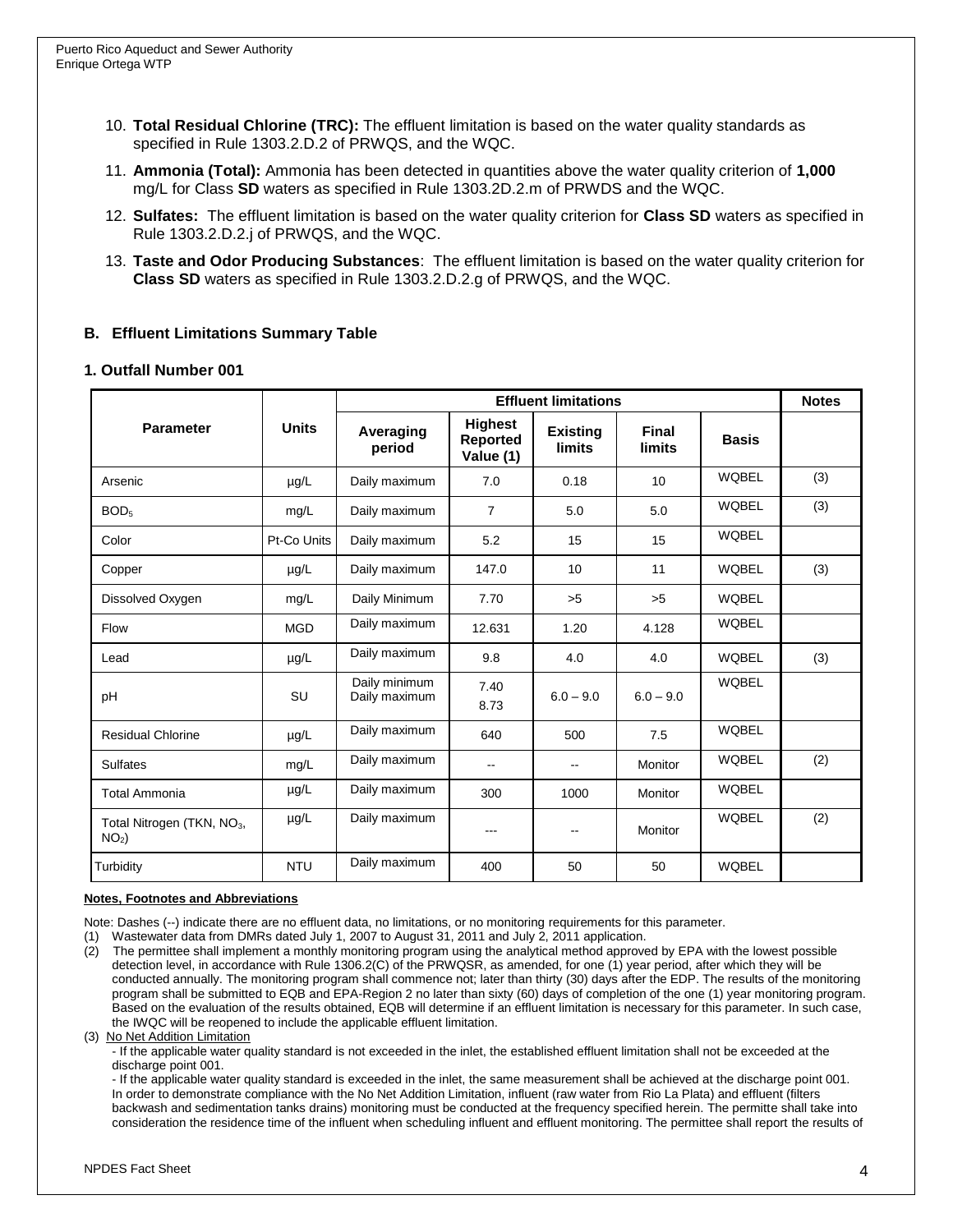these measurements in the Discharge Monitoring Reports. Alternately, the permittee may forego influent monitoring and comply with the applicable water standard as effluent limitation at the end of the pipe of the discharge.

### **2. Outfall 001 Narrative Limitations**

- **a.** The waters of Puerto Rico shall not contain floating debris, scum or other floating materials attributable to the discharge in amounts sufficient to be unsightly or deleterious to the existing or designated uses of the water body.
- **b.** Solids from wastewaters source shall not cause deposition in or be deleterious to the existing or designated uses of the water body.
- **c.** Taste and Odor producing substances shall not be present in amounts that will interfere with the use for potable water supply, or will render any undesirable taste or odor to edible aquatic life.
- **d.** Except by natural causes, no heat may be added to the waters of Puerto Rico, which would cause the temperature of any site to exceed 90°F (32.2°C).

### **C. Monitoring Requirements**

NPDES regulations at 40 CFR 122.48 require that all permits specify requirements for recording and reporting monitoring results. The Part III of the Permit establishes monitoring and reporting requirements to implement federal and state requirements. The following provides the rationale for the monitoring and reporting requirements for this facility.

### 1. **Influent Monitoring Requirements**

This facility is not subject to influent monitoring requirements.

### 2. **Effluent Monitoring Requirements**

Effluent monitoring frequency and sample type have been established in accordance with the requirements of 40 CFR 122.44(i) and recommendations in EPA's TSD. Consistent with 40 CFR Part 136 monitoring data for toxic metals must be expressed as total recoverable metal. Effluent monitoring and analyses shall be conducted in accordance with EPA test procedures approved under 40 CFR Part 136, Guidelines Establishing Test Procedures for the Analysis of Pollutants Under the Clean Water Act, as amended. For situations where there may be interference, refer to Solutions to Analytical Chemistry Problems with Clean Water Act Methods (EPA 821-R-07-002).A licensed chemist authorized to practice the profession in Puerto Rico shall certify all chemical analyses. All bacteriological tests shall be certified by a microbiologist or licensed medical technologist authorized to practice the profession in Puerto Rico.

The sampling point for Outfall 001 shall be located immediately after the primary flow measuring device of the effluent of the treatment system.

### **D. Compliance with Federal Anti-Backsliding Requirements and Puerto Rico's Anti-Degradation Policy**

Federal regulations at 40 CFR 131.12 require that state water quality standards include an anti-degradation policy consistent with the federal policy. The discharge is consistent with the anti-degradation provision of 40 CFR 131.12, 72 Federal Register 238 (December 12, 2007, pages 70517-70526) and EQB's *Anti-Degradation Policy Implementation Procedure* in Attachment A of PRWQS. In addition, CWA sections 402(o)(2) and 303(d)(4) and federal regulations at 40 CFR 122.44(l) prohibit backsliding in NPDES permits. Further, the Region 2 Antibacksliding Policy provides guidance regarding relaxation of effluent limitations based on water quality for Puerto Rico NPDES permits. These anti-backsliding provisions require effluent limitations in a reissued permit to be as stringent as those in the previous permit with some exceptions where limitations may be relaxed.

 The effluent limitations in the permit are at least as stringent as the effluent limitations in the existing permit, with the exception of effluent limitations for **Arsenic**, **Copper, and Total Ammonia**. The effluent limitations for these pollutants are less stringent that those in the existing permit. This relaxation of effluent limitations is consistent with the anti-backsliding requirements of CWA section 401(o), 40 CFR 122.44(l), EPA Region 2's Anti-backsliding Policy dated August 10, 1993, and Puerto Rico's Anti-Degradation Policy Implementation Procedure established in PRWQS. **CWA Sec. 402(o**)(2)(B)(i) allows backsliding if information is available which was not available at the time of permit issuance and would have justified a less stringent effluent limitation at the time of permit issuance. EPA has determined that it is appropriate to relax the effluent limitation for these parameters without violating anti-backsliding provisions of the CWA, in accordance with section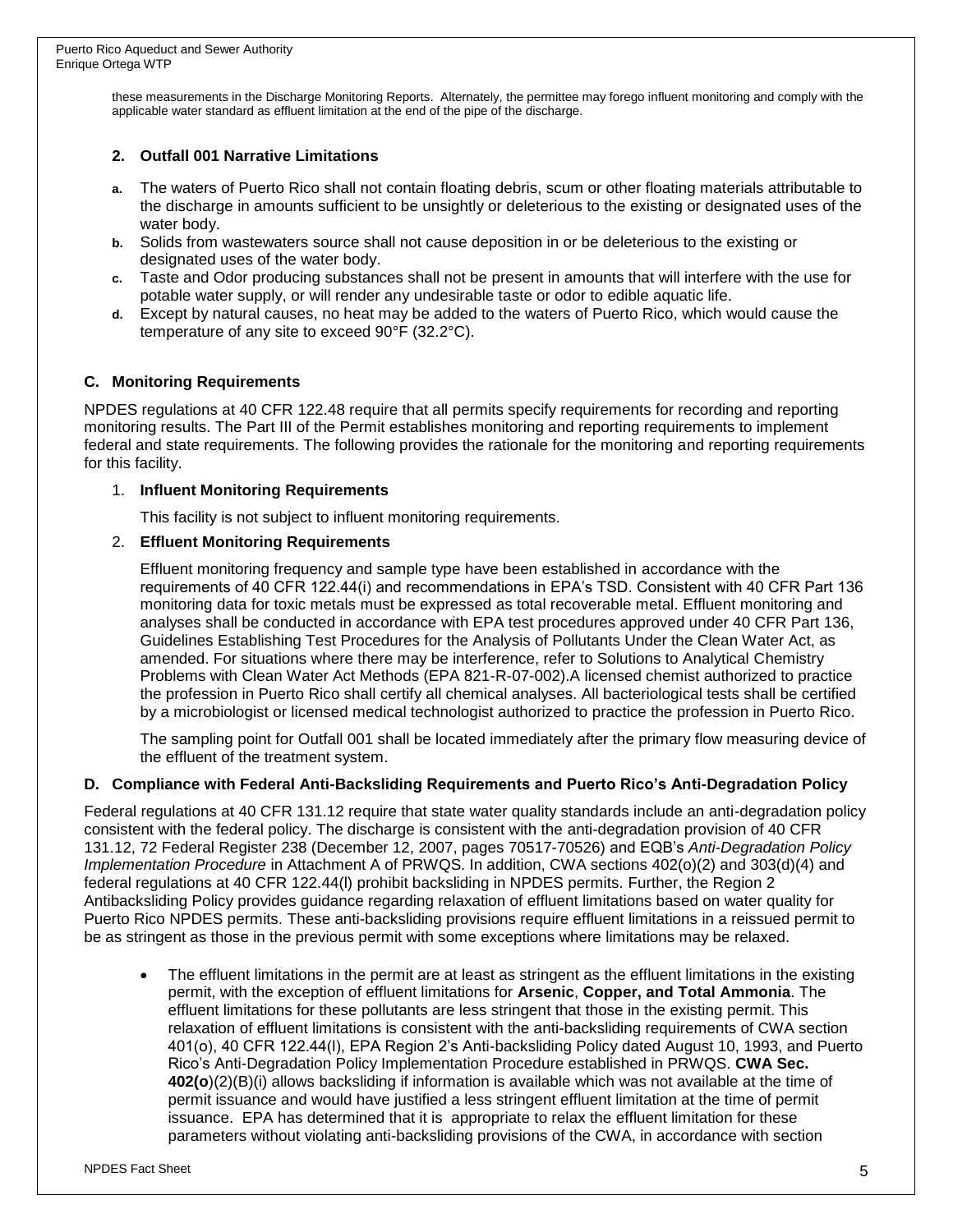402(o)(2), since one of the exceptions to the provisions has been satisfied; and section 402(o)(3) since it complies with EQB's WQS which include antidegradation requirements. The EQB WQC constitutes a determination that the limit is sufficient to assure that the water quality standards are or will be attained.

 Existing effluent limitations for **2-Chlorophenol, 2,4-Dichlorophenol, 2,4-Dimethylphenol, 2- Methyl-4,6-Dinitrophenol, 2,4-Dinitrophenol, 2,4,6-Trichlorophenol, Beryllium, Fecal Coliform, Fluoride, Manganese, Oil & Grease, Pentachlorophenol, Phenolic Substances, Phenol, Sulfide, TDS, Total Coliforms, Total Phosphorus and Zinc** have been removed based on CWA section 402(o)(2)(B)(i). CWA section 402(o)(2)(B)(i) authorizes the backsliding of effluent limitations if information is available which was not available at the time of permit issuance that would have justified the application of a less stringent effluent limitation at the time of permit issuance. Based on review of effluent data since issuance of the existing permit, the modified discharge does not show a reasonable potential for the exceedance of water quality criteria for these parameters.

## **PART III. RATIONALE FOR STANDARD AND SPECIAL CONDITIONS**

### **A. Standard Conditions**

In accordance with 40 CFR 122.41, standard conditions that apply to all NPDES permits have been incorporated by reference in Part IV.A.1 of the permit and expressly in Attachment B of the permit. The Permittee must comply with all standard conditions and with those additional conditions that are applicable to specified categories of permits under 40 CFR 122.42 and specified in Part IV.A.2 of the Permit.

### **B. Special Conditions**

In accordance with 40 CFR 122.42 and other regulations cited below, special conditions have been incorporated into the permit. This section addresses the justification for special studies, additional monitoring requirements, Best Management Practices, Compliance Schedules, and/or special provisions for POTWs as needed. The special conditions for this facility are as follows:

### 1. **Special Conditions from the Water Quality Certificate**

In accordance with 40 CFR 124.55, EPA has established Special Conditions from the WQC in the permit that EQB determined were necessary to meet PRWQS. The Special Conditions established in this section are only those conditions from the WQC that have not been established in other parts of the permit.

### 2. **Best Management Practices (BMP) Plan**

In accordance with 40 CFR 122.2 and 122.44(k), BMPs are schedules of activities, prohibitions of practices, maintenance procedures, and other management practices to prevent or reduce the pollution to waters of the United States. The Permittee is required to develop a BMP Plan in Part IV.B.3.a of the permit to control or abate the discharge of pollutants.

### **3. Compliance Schedules**

A compliance schedule has not been authorized for any pollutant or parameter in the permit on the basis of 40 CFR 122.47.

### **PART IV. COMPLIANCE WITH APPLICABLE PROVISIONS OF OTHER FEDERAL LAWS OR EXECUTIVE ORDERS**

### **A. Coastal Zone Management Act**

Not Applicable.

### **B. Endangered Species Act**

Under 40 CFR 122.49(c), EPA is required pursuant to section 7 of the Endangered Species Act (ESA), 16 U.S.C. 1531 *et seq*. and its implementing regulations (50 CFR Part 402) to ensure, in consultation with the National Marine Fisheries Service (NMFS) and U.S. Fish and Wildlife Service (USFWS) that the discharge authorized by the permit is not likely to jeopardize the continued existence of any endangered or threatened species or adversely affect its critical habitat. On April 16, 2009, EPA designated PRASA (a non-Federal representative) to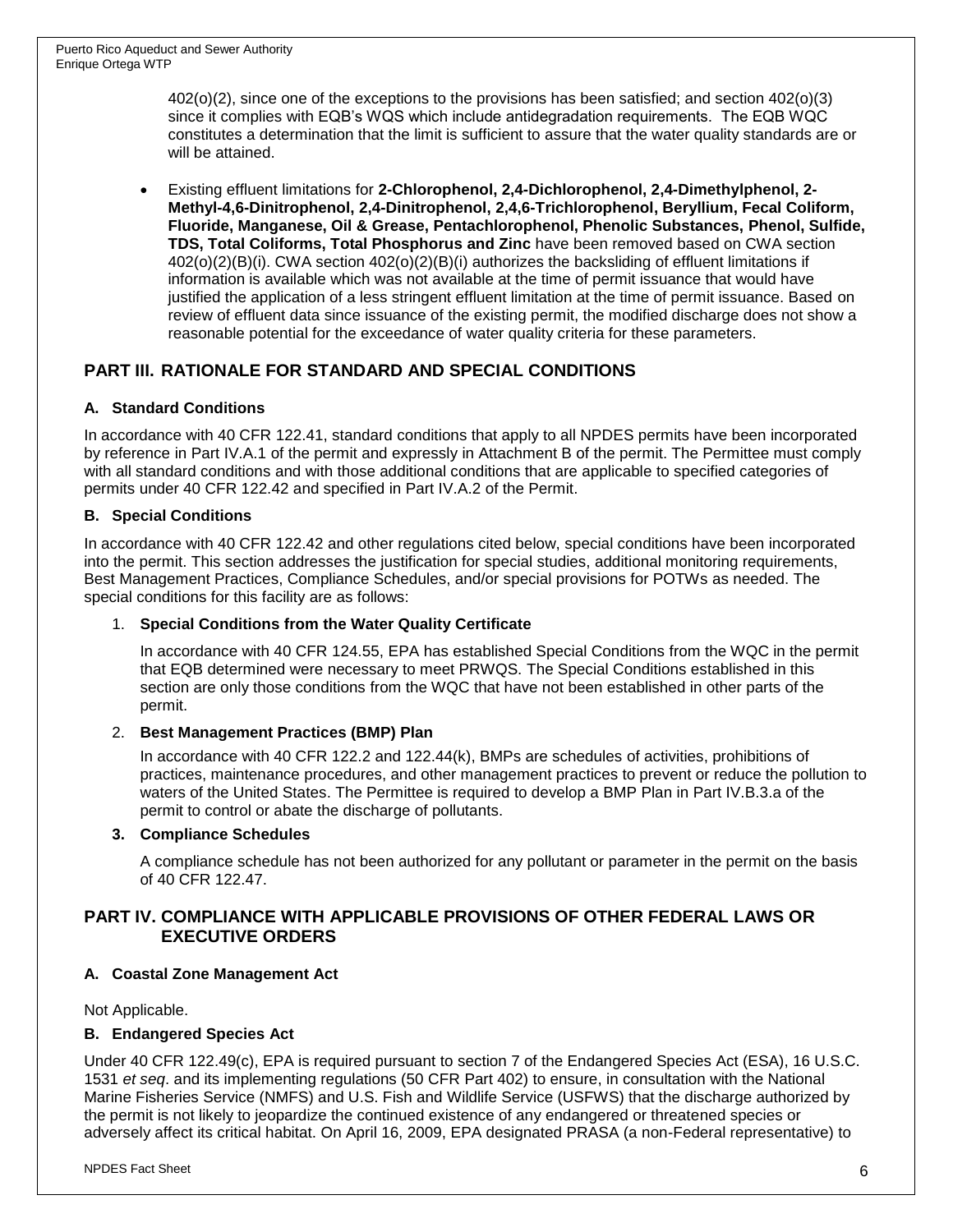conduct informal consultations or prepare a biological assessment for Section 7 Consultations, according to 50 CFR 402.8. In the past, no federally listed endangered or threatened species, or critical habitat, are in the vicinity of the discharge. Therefore, it has been determined that the discharge is not likely to affect species or habitat listed under the ESA.

### **C. Environmental Justice**

Not Applicable.

### **D. Coral Reef Protection**

Not Applicable.

### **E. Climate Change**

EPA has considered climate change when developing the conditions of the permit. This is in accordance with the draft *National Water Program 2012 Strategy: Response to Climate Change* that identifies ways to address climate change impacts by NPDES permitting authorities (77 Federal Register 63, April 2, 2012, 19661-19662). Climate change is expected to affect surface waters in several ways, affecting both human health and ecological endpoints. As outlined in the draft National Water Program 2012 Strategy, EPA is committed to protecting surface water, drinking water, and ground water quality, and diminishing the risks of climate change to human health and the environment, through a variety of adaptation and mitigation strategies. These strategies include encouraging communities and NPDES permitting authorities to incorporate climate change strategies into their water quality planning, encouraging green infrastructure and recommending that water quality authorities consider climate change impacts when developing water load and load allocations for new TMDLs, identifying and protecting designated uses at risk from climate change impacts. The 2010 *NPDES Permit Writers' Manual* also identifies climate change considerations for establishing low-flow conditions that account for possible climatic changes to stream flow. The conditions established in the permit are consistent with the draft National Water Program 2012 Strategy.

### **F. National Historic Preservation Act**

Under 40 CFR 122.49(b), EPA is required to assess the impact of the discharge authorized by the permit on any properties listed or eligible for listing in the National Register of Historic Places (NRHP) and mitigate any adverse effects when necessary in accordance with the National Historic Preservation Act, 16 U.S.C. 470 et seq. EPA's analysis indicates that no soil disturbing or construction-related activities are being authorized by approval of this permit; accordingly, adverse effects to resources on or eligible for inclusion in the NHRP are not anticipated as part of this permitted action.

### **G. Magnuson-Stevens Fishery Conservation and Management Act**

Not Applicable.

## **PART V. PUBLIC PARTICIPATION**

The procedures for reaching a final decision on the draft permit are set forth in 40 CFR Part 124 and are described in the public notice for the draft permit, which is published in *El Vocero.* Included in the public notice are requirements for the submission of comments by a specified date, procedures for requesting a hearing and the nature of the hearing, and other procedures for participation in the final agency decision. EPA will consider and respond in writing to all significant comments received during the public comment period in reaching a final decision on the draft permit. Requests for information or questions regarding the draft permit should be directed to

#### **Jorge Martinez, PE, MPH EPA Region 2**, **Caribbean Environmental Protection Division Permit Writer Phone: 787-977-5827 Permit Writer Email: martinez.jorge@epa.gov**

A copy of the draft permit is also available on EPA's website at www.epa.gov/region02/water/permits.html.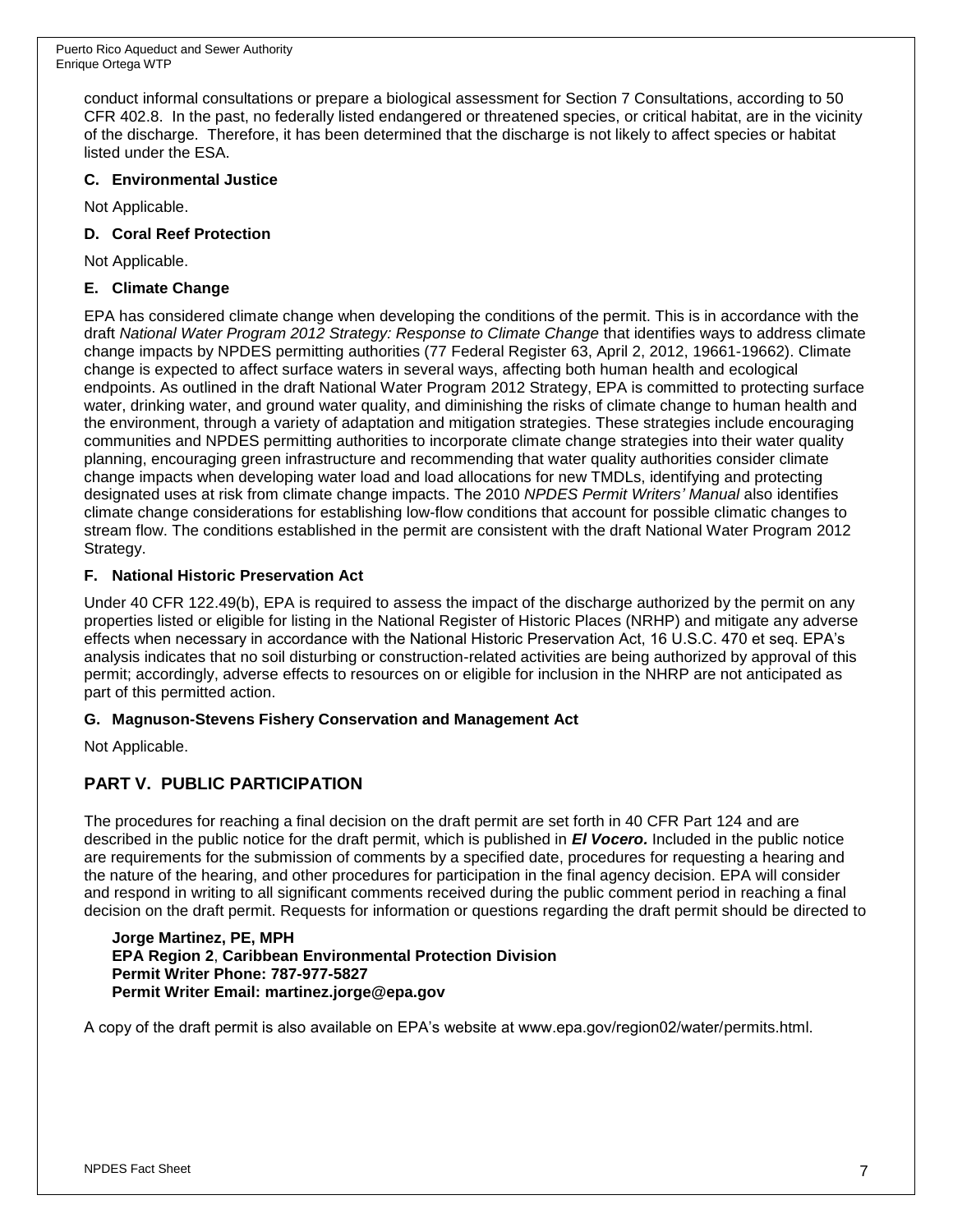## **ATTACHMENT A — FACILITY MAP AND FLOW SCHEMATIC**

The facility map and flow schematic are attached as provided by the discharger in the application.